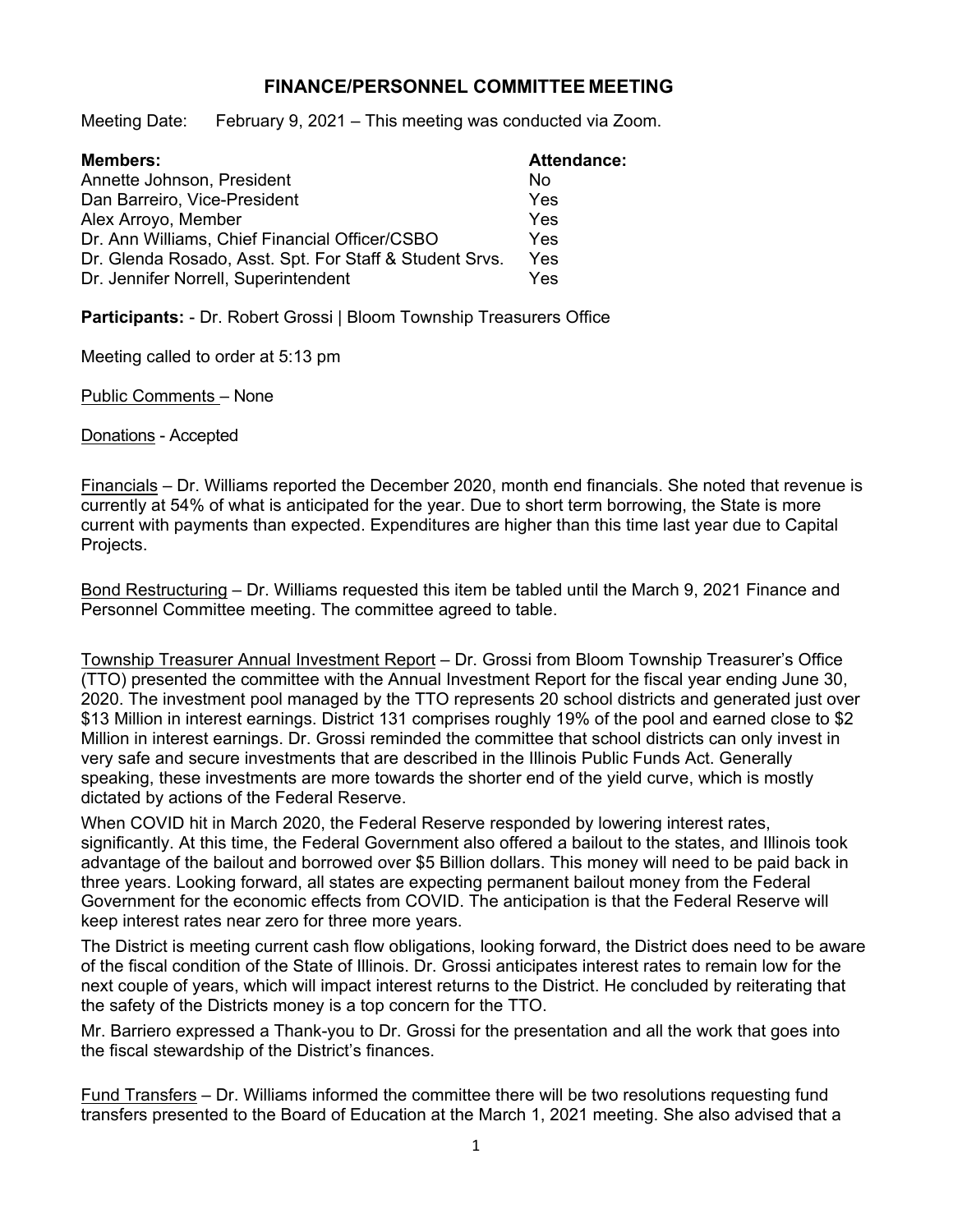public hearing will be held prior to adoption of the resolutions on March 1, 2021.

Architect Services – Dr. Williams informed the committee that a Request for Qualifications for architectural services was released to the public last week. Interviews will be scheduled for the first week of March and she anticipates bringing a recommendation back to this committee during its March meeting. The recommendation would then be presented to the Board of Education at the March 15, 2021 meeting.

Food Service – Dr. Williams shared with the committee that the district has exhausted possible extensions for the current food service contract. This is typically the time of year that the bidding process would begin for a new contract. The District has received notice from the Illinois State Board of Education regarding a Nationwide Waiver for current program extension. The document, "Nationwide Waiver of Food Service Management Contract Duration in the National School Lunch Program and Summer Food Service Program EXTENSION", dated January 6, 2021 and coded as "COVID-19: Child Nutrition Response #71", allows for current contracts to be extended through school year 2021-2022 and is limited to one-year only. The committee agreed the district should take advantage of this waiver.

Bank Signature Card – Dr. Williams explained that due to administrative changes at Fred Rogers Magnet Academy an updated bank signature card is needed. *The committee agreed to move to the full board for approval.*

Staffing – Dr. Williams explained to the committee that the Procurement and Payroll Processing Clerk position, an existing position, was vacated in 2018. The position description was updated but never filled. At that time, duties of the position were distributed to existing employees. Due to an upcoming retirement the need to fill the position has resurfaced as confidential payroll data should not be processed by a union employee. The committee agreed to proceed with re-posting the notice to fill the vacancy.

Review of Revisions to the Following IASB PRESS (Illinois Association of School Boards Policy Reference Education Subscription Service) – Dr. Rosado explained to the committee that the revision is for information purposes only. The "E" suffix on the policy number indicates 'exhibit only'. *The committee agreed to move to the full board for review.* 

## **Old Business**

Capital Project Fund Expenditures – Mr. Megazzini reminded the committee there had been a request to provide updated year-to-date Capital Project Fund Expenditures. He shared that data is being pulled internally and also from Cordogan Clark, including construction contracts and change orders, and being reconciled. The information currently being compiled for review is from Fiscal Years 2019-2020 and 2020- 2021 for. He anticipates having details to present to the Building and Grounds Committee and this committee in the next month.

Dr. Williams shared with the committee that the District currently has active bids for Pest Control and Special Education In-District Transportation. Bids are due March 2, 2021 and March 9, 2021, respectively. There is also one request for proposal for Video Surveillance that is due on February 23, 2021. She wanted to make the committee aware that there will be a lot of upcoming recommendations over the next month-and-a-half.